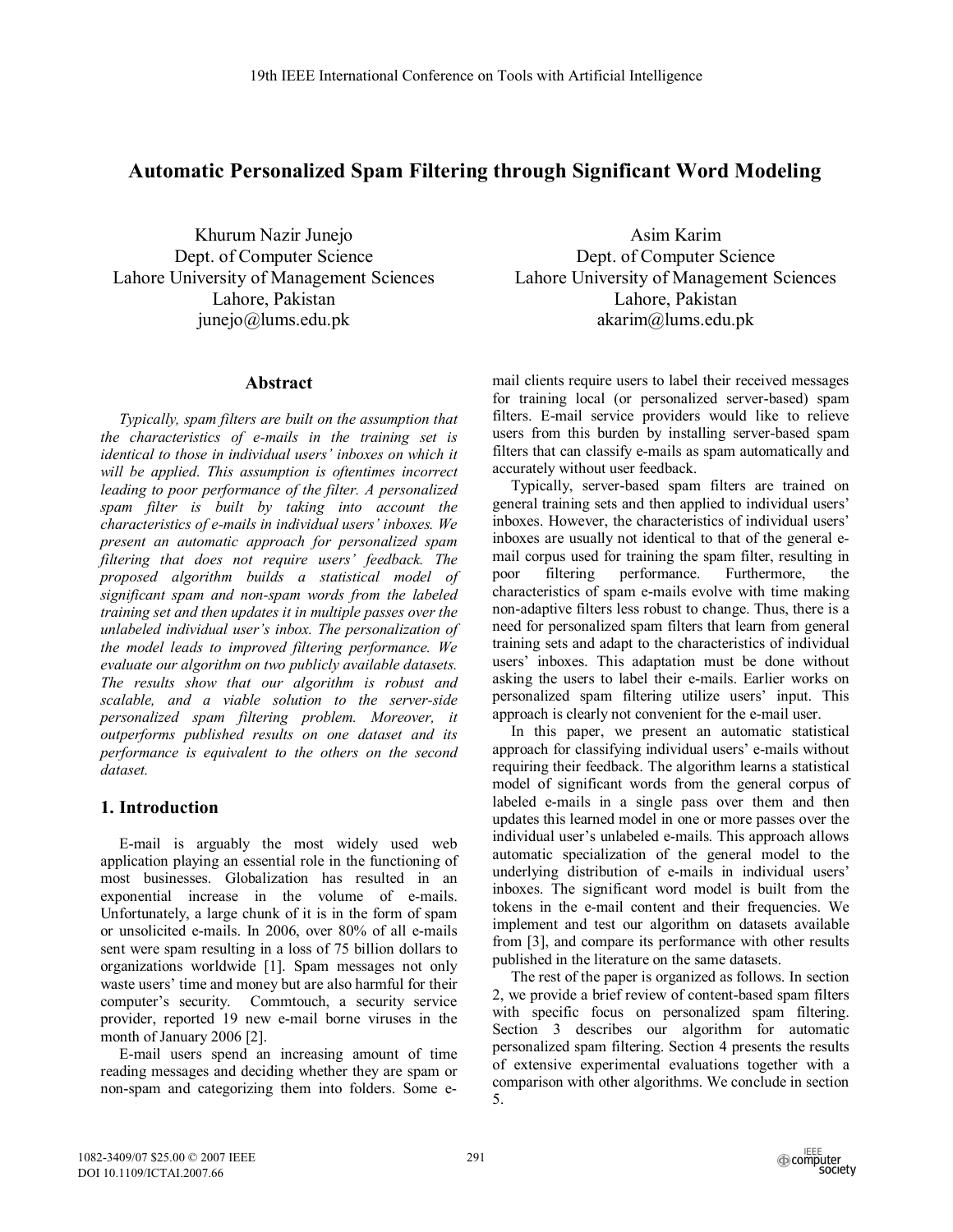### **2. Personalized content-based spam filtering**

Many approaches are used in practice to control the menace of spam including global and local blacklists, global and local whitelists, IP blocking, legislation, and content-based filtering. Content-based filters employ machine learning techniques to learn to predict spam emails given a corpus of training e-mails. Such filters are typically deployed on the mail server that filters e-mails for all users of the server. Researchers have developed content-based spam filters using Bayesian approaches [4– 7], support vector machines (SVM) [8, 9], nearest neighbor classifiers [10], rule-based classifiers [11, 12], and case-based reasoning [13]. Among these techniques, Bayesian approaches and SVMs have shown consistently good performances. Sahami et al. present one of the earliest naïve Bayes classifier for the spam classification problem [4]. Since then, numerous variations of the naïve Bayes classifier have been presented for spam filtering [5–7]. The popular Mozilla's e-mail client implements a naïve Bayes classifier for spam filtering [6]. Support vector machine (SVM) is a powerful supervised learning paradigm based on the structural risk minimization principle from computational learning theory. SVMs exhibit good generalization capabilities and have shown good spam classification performance. One of the first SVM for the spam classification problem is presented in [8]. Since then, several extensions and variations have been presented such as [9].

The majority of the supervised machine learning techniques presented for spam filtering assumes that emails are drawn independently from a given distribution. That is, the statistical distribution of e-mails in the training dataset is identical to that of the individual user's e-mails on which the trained filter will be applied. This assumption, however, is usually incorrect in practice; the training dataset is typically derived from multiple Internet sources reflecting different distributions of spam and nonspam e-mails that are different from that of the individual user's e-mails. A personalized spam filter is capable of adapting to the distribution of e-mails of each individual user. Previous works on personalized spam filtering have relied upon user feedback in the form of e-mail labels from each individual user [14, 15]. This strategy burdens the e-mail user with the additional task of aiding the adaptation of the spam filter.

Recently, with the availability of appropriate datasets [3], several automatic personalized spam filtering approaches have been presented [16–19]. These works explore various supervised, semi-supervised, and unsupervised techniques. We present a statistical approach for automatic personalized spam filtering that does not require users' feedback. The approach is based on a significant word model of spam and non-spam emails similar to that developed in Bayesian approaches. However, unlike many Bayesian approaches presented in the literature, we specialize the model to reflect the distributions of e-mails in individual users' inboxes. A comparison of our algorithm with [16–19] is given in Section 4.

### **3. Our algorithm**

Our personalized spam filtering algorithm consists of two phases of processing. In the first phase, called the training phase, the algorithm learns a statistical model of spam and non-spam words from the training set in a single pass over the training set. The second phase, called the specialization phase, consists of two or more passes over the user's inbox. In the first pass, the statistical model developed in the training phase is used to label the e-mails in the individual user's inbox, and to build an updated statistical model of the e-mails. This can be done multiple times. In the last pass, the updated statistical model is used to score and classify the e-mails in the individual user's inbox. The pseudo-code of our algorithm is given in Figure 1.

The statistical model is developed as follows: For each distinct word in the labeled (i.e. training or initial passes of evaluation) set, determine its estimated probability in spam and non-spam e-mails. Then, find the difference of these two values for each word. Now choose the significant words by selecting only those words for which the difference between their spam and non-spam probabilities is greater than some threshold *t*. This approach also categorizes the significant words as either a spam word or a non-spam word. Each spam and nonspam word is assigned a weight based on the ratio of its probability in the spam and non-spam e-mails. This statistical model of words can then be used to classify a given e-mail by computing its spam score and non-spam score values, where the spam score (non-spam score) of an e-mail is the weighted sum of the words of that e-mail that belong to the significant spam (non-spam) words set. If the spam score multiplied by a scaling factor (*s*) is greater than the non-spam score then the e-mail is labeled as spam; otherwise, it is labeled as non-spam. This statistical model is developed in the training phase as well as in the initial passes of the specialization phase. In the final pass of the specialization phase, the final scores and classifications of e-mails are output.

The motivation for using significant words that have differences of their probabilities in spam and non-spam emails greater than a specified threshold is: (1) a word that occurs much more frequently in spam e-mails (or non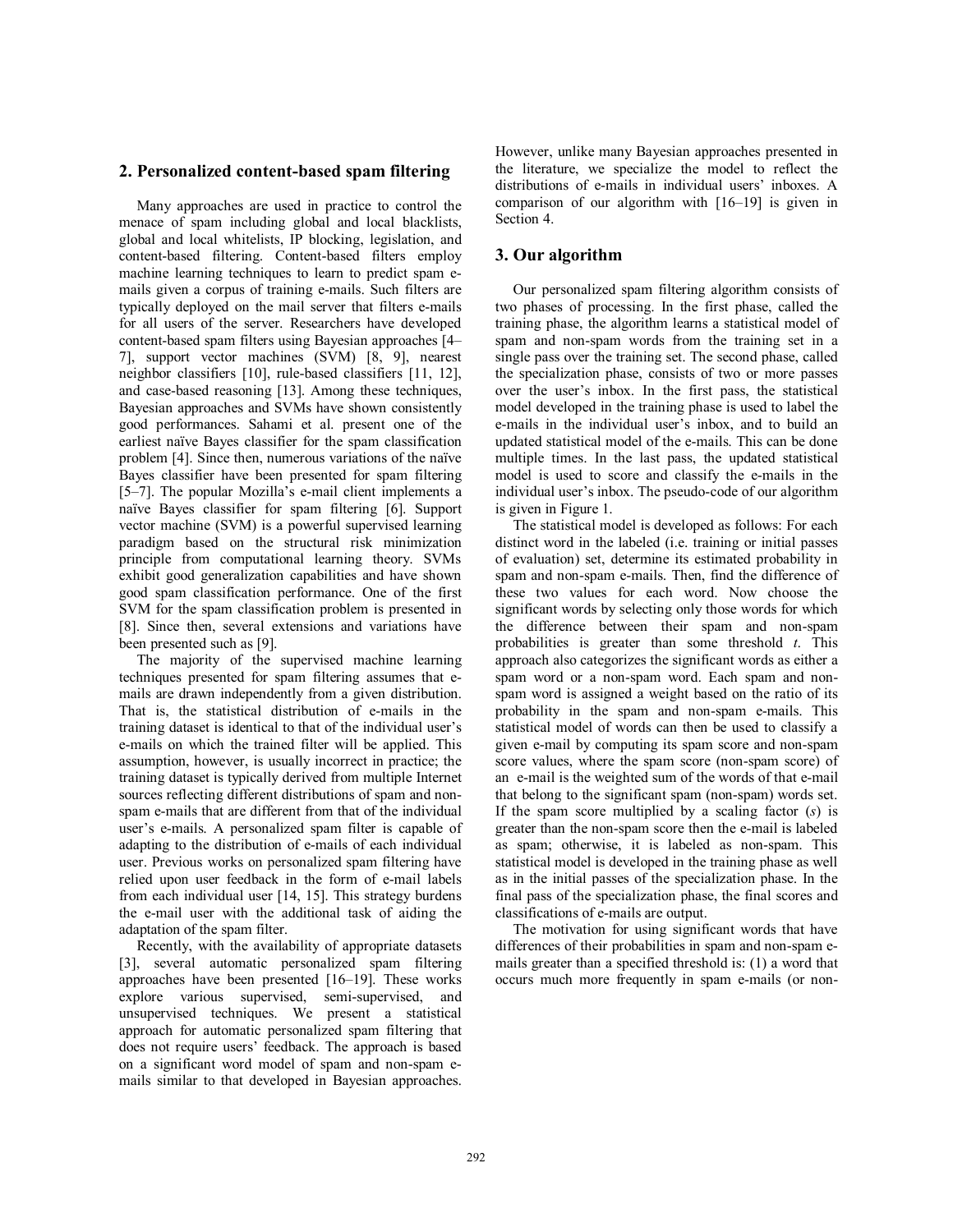$N = Total number of e-mails$  $N<sub>S</sub>$  = Number of spam e-mails  $N_N$  = Number of non-spam e-mails  $D$  = number of words in dictionary (indexed from 1 to D)  $C_{\text{Si}}$  = count of word i in all spam e-mails  $C_{\text{Ni}}$  = count of word i in all non-spam e-mails  $Z<sub>S</sub>$  = set of significant spam words  $Z_N$  = set of significant non-spam words  $t =$ threshold  $s = scale factor$  $W_{\text{Si}}$  = weight associated with significant spam word i  $W_{Ni}$  = weight associated with significant non-spam word i  $T_i$  = word i Training Phase (Phase 1 on Training Set) Build\_Significant\_Word\_Model Procedure -For each distinct word i in dataset find  $C_{Si}$  and  $C_{Ni}$ -Find the significant spam words  $Z_s$  such that for each word  $T_i$ in  $Z_S$ ,  $C_{Si}/N_S - C_{Ni}/N_N > t$ -Find the significant non-spam words  $Z_N$  such that for each word  $T_i$  in  $Z_N$ ,  $C_{Ni}/N_N - C_{Si}/N_S > t$ -For each significant spam and non-spam word find their weight as follows: - $W_{Si}$  = [C<sub>Si</sub> / C<sub>Ni</sub>] \* [N<sub>N</sub> / N<sub>S</sub>], for all words in Z<sub>S</sub>  $-W_{\text{Ni} =}$   $[C_{\text{Ni}} / C_{\text{Si}}] * [N_{\text{S}} / N_{\text{N}}]$ , for all in  $Z_{\text{N}}$ Specialization Phase (Phase 2 on Evaluation Set) Initial Passes Score\_Emails Procedure -For each e-mail in the evaluation dataset -spam\_score =  $\Sigma$  W<sub>Si</sub> (sum is over all significant spam words in e-mail) -nonspam score =  $\sum W_{Ni}$  (sum is over all significant nonspam words in e-mail) -If (s  $*$  spam\_score > nonspam\_score) then classify as spam; other wise classify as non-spam - output s\*spam\_score – nonspam\_score -Build statistical model concurrently with scoring e-mails (using Build\_Significant\_Word\_Model given above) Last Pass -Score and classify e-mails using the updated statistical model (procedure is identical to the Score\_Emails procedure given above)

#### **Figure 1. Our automatic personalized spam filtering algorithm**

spam e-mails) will be a better feature in distinguishing spam and non-spam e-mails than a word that occurs frequently in the dataset but its occurrence within spam and non-spam e-mails is almost similar, and (2) this approach greatly reduces the number of words that are of interest, simplifying the model and its computation. It is worth noting that this approach of significant word selection is related to the information theoretic measure of

**Table 1. Results for dataset A (all values in %)**

|                | <b>First Pass</b> | Second Pass | Optimal    |
|----------------|-------------------|-------------|------------|
| <b>Inboxes</b> | <b>AUC</b>        | <b>AUC</b>  | <b>AUC</b> |
| Eval-00        | 96.35             | 98.60       | 99.99      |
| Eval-01        | 97.37             | 98.78       | 99.96      |
| Eval-02        | 94.59             | 99.43       | 99.91      |
| Avq.           | 96.10             | 98.94       | 99.95      |

information gain. The scale factor is used to cater for the fact that the number of non-spam words, and their weighted sum in a given e-mail, is usually greater than the number of spam words and their weighted sum.

The purpose of the weighting scheme for the significant words is to give an advantage to words for which either the spam probability or the non-spam probability is proportionally greater than the other. For example, if the word with ID '10' has spam and non-spam counts of 0 and 50, respectively, and the word with ID '11' has spam and non-spam counts of 950 and 1000, respectively, then even though their difference in counts is the same (50) the word with ID '10' gives more information regarding the classification of the e-mail than word with ID '11'.

The specialization phase adapts the general statistical model to the characteristics of the individual user's inbox. The model developed from the training phase is used for the initial classification of the user's e-mails. Subsequently, the statistical model is updated to incorporate the characteristics of the user's inbox. This updated model is then used to finally score and classify the e-mails in the user's inbox.

# **4. Experimental evaluation**

In this section, we present the results of our experimental evaluation of the automatic personalized spam filtering algorithm. The algorithm is implemented in Java. The code uses special built-in data structures of Java such as hash maps that provide an efficient way of retrieving word objects by avoiding searching through an array list of word IDs.

## **4.1 Datasets**

We use the datasets available from the ECML-PKDD Discovery Challenge website [3]. Dataset A contains a training set and 3 evaluation sets (users' inboxes). The training set contains 4000 e-mails collected from various sources, while the evaluation sets contain 2500 e-mails. These evaluation datasets are identified as Eval-00, Eval-01, and Eval-02. Dataset B contains a training set of 100 e-mails and 15 evaluation sets of 400 e-mails each. These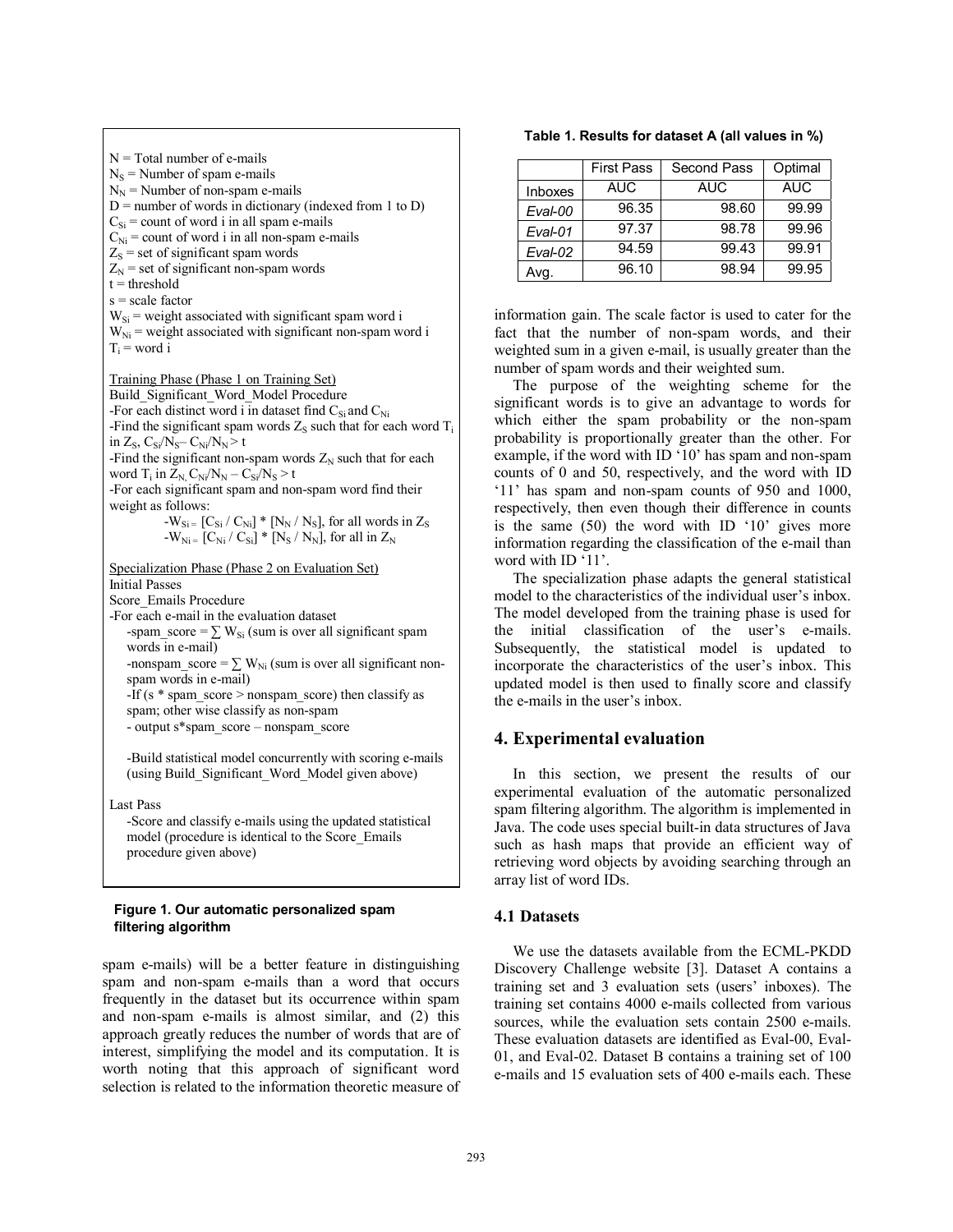|                | <b>First Pass</b> | Second Pass | Third Pass | <b>Fourth Pass</b> | Optimal    |
|----------------|-------------------|-------------|------------|--------------------|------------|
| <b>Inboxes</b> | <b>AUC</b>        | <b>AUC</b>  | <b>AUC</b> | <b>AUC</b>         | <b>AUC</b> |
| Eval-00        | 72.16             | 94.15       | 96.89      | 96.72              | 99.93      |
| Eval-01        | 73.52             | 96.50       | 96.98      | 96.61              | 99.99      |
| Eval-02        | 91.24             | 96.29       | 96.72      | 96.75              | 99.99      |
| Eval-03        | 98.14             | 99.22       | 99.12      | 99.12              | 99.98      |
| Eval-04        | 82.11             | 93.79       | 94.70      | 95.05              | 99.66      |
| Eval-05        | 80.71             | 78.65       | 74.11      | 69.90              | 99.96      |
| Eval-06        | 72.42             | 92.72       | 91.81      | 90.79              | 100        |
| Eval-07        | 86.78             | 95.46       | 95.96      | 96.16              | 99.70      |
| Eval-08        | 79.62             | 99.32       | 99.39      | 99.24              | 100        |
| Eval-09        | 75.20             | 98.12       | 99.19      | 98.05              | 100        |
| Eval-10        | 85.82             | 94.08       | 95.88      | 96.24              | 99.97      |
| Eval-11        | 86.69             | 91.26       | 92.54      | 92.36              | 99.61      |
| Eval-12        | 91.28             | 98.85       | 99.60      | 99.51              | 99.88      |
| Eval-13        | 83.12             | 88.21       | 90.23      | 90.74              | 99.84      |
| Eval-14        | 75.49             | 90.52       | 95.50      | 97.92              | 99.92      |
| Avg.           | 82.29             | 93.81       | 94.57      | 94.38              | 99.89      |

**Table 2. Results for dataset B (all values in %)**

evaluation sets are identified as Eval-00 to Eval-14. The ratio of spam and non-spam e-mails in all the datasets is 50-50. The distribution of e-mails in the training sets which is a combined source of training data is different from the distributions of the e-mails received by individual users.

Each e-mail in the datasets is represented by a word (term) frequency vector. Each word in an e-mail is identified by an ID and its frequency count in the e-mail. An additional attribute identifies the label of the e-mail as either spam or non-spam.

#### **4.2 Results**

We report the performance of our algorithm using the AUC metric. The area under the receiver operating characteristics curve (ROC) has emerged as a robust criterion for evaluating classifier performance [20]. It measures the area under the false positive versus true positive curve that is obtained by sweeping through all possible thresholds of the classifier's outputs. A value of 1 (or 100%) is the highest possible AUC value. The results in this section are generated for the case when  $t =$ 0. That is, the significant word model contains all words in the dictionary.

The performance of our algorithm on the evaluation sets (users' inboxes) of dataset A is given in Table 1. After building the statistical model and finding the best scale factor *s* on the training set, the users' inboxes are labeled in the first and second pass over them. It is observed that the performance improves significantly in the second pass. This reflects the adaptation of the statistical model to the distribution of e-mails in individual users' inboxes that is done during the first pass. Note that the scale factor is not updated after learning over the training set. The last column of Table 1 shows the 'optimal' performance obtained when the labels of the users' inboxes are known. Our algorithm, which does not rely on the labels, is capable of approaching the optimal values in just one efficient pass over the users' inboxes.

Table 2 shows the results of our algorithm for dataset B. Dataset B represents a much more challenging problem in which the number of e-mails in the training and evaluation sets is only 100 and 400, respectively. We conduct multiple passes over the users' inboxes. The average AUC value increases by more than 10% from the first pass, and by about 2% from the second pass. There is a slight decrease in average AUC value in the fourth pass. This performance is remarkable considering that the training and evaluation sets are so small. Moreover, the average AUC value is negatively affected by one user inbox (Eval-05) whose AUC value actually decreases with number of passes. This is probably due to a markedly different distribution of spam and non-spam words in comparison to that in the raining set.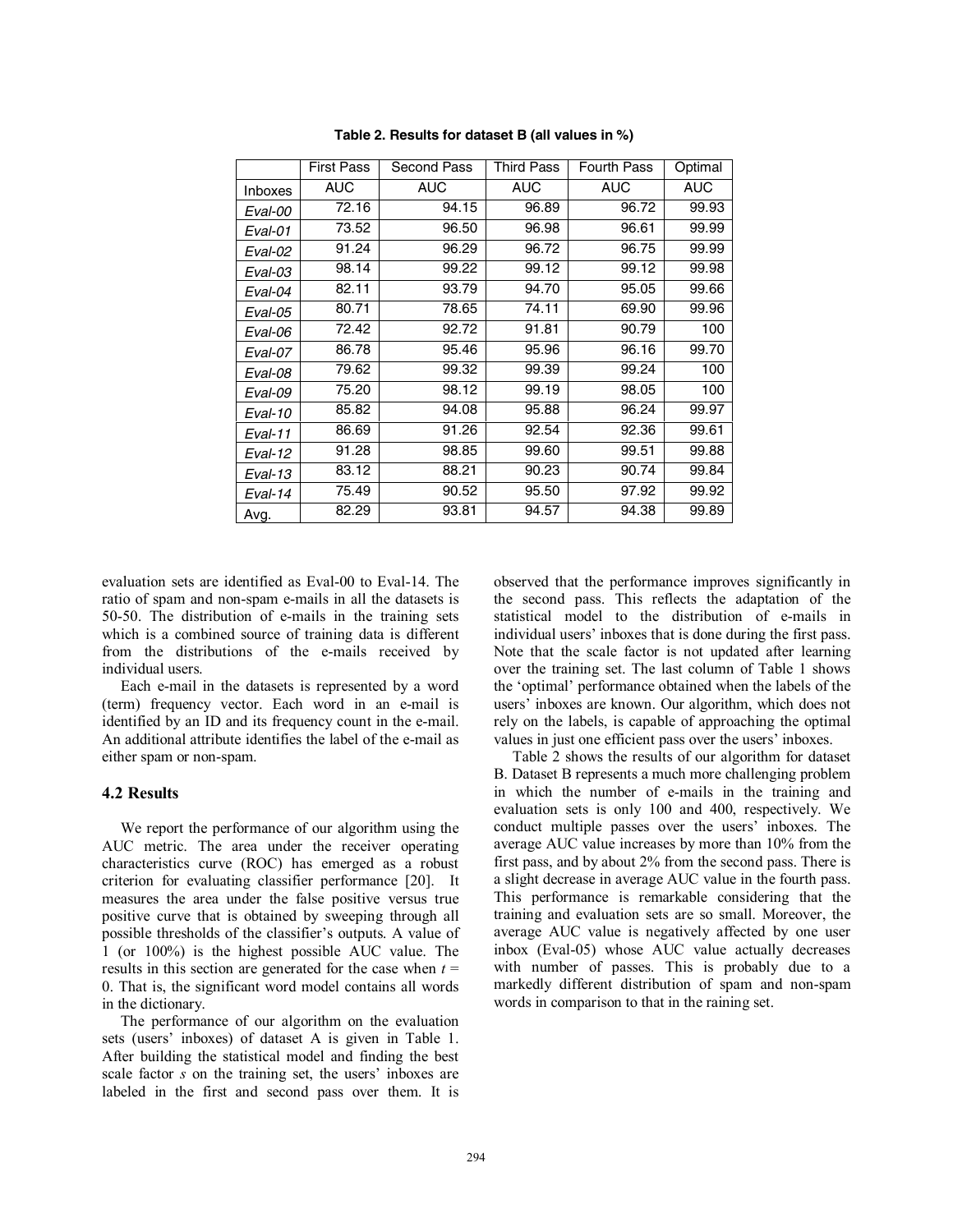| Technique          | Dataset A | Dataset B |  |
|--------------------|-----------|-----------|--|
| Our algorithm      | 98.94     | 94.57     |  |
| Junejo et al. [16] | 98.75     |           |  |
| Kyriakopoulou [17] | 97.31     | 95.08     |  |
| Cormack [18]       | 93.00     | 94.90     |  |
| Cheng and Li [19]  | 93.33     |           |  |

**Table 3. Comparison with other techniques**

#### **4.3 Comparison**

We compare our algorithm's performance with four recently published results on the same datasets in Table 3. Three of these results [16, 17, 18] are winning performances of the Discovery Challenge [3]. Our algorithm outperforms all algorithms on dataset A and is on par with the others on dataset B. Junejo et al. has the previous best performance on dataset A (they do not report results on dataset B) [16]. Our algorithm improves on their algorithm by using estimated probabilities rather than occurrence counts for defining the significant word model. Kyriakopoulou and Kalamboukis preprocess the dataset by clustering the training set with individual evaluation sets. The combined set is augmented with additional meta-features derived from the clustering. This combined set is then learned using a transductive SVM. This approach is computationally expensive and nonadaptive. Cormack use statistical compression models for predicting spam and non-spam e-mails [18]. His approach is adaptive but the reported performances lag the leaders. Cheng and Li present a semi-supervised classifier ensemble approach for the personalized spam filtering problem [19]. Their approach is also computationally expensive as compared to ours, in addition to lagging in performance by more than 3%.

#### **4.4 Generalization performance**

The results presented in the previous subsections assume a transductive learning problem where all the unlabeled e-mails in users' inboxes are classified. However, in practice, once a personalized spam filter is learned using labeled and unlabeled e-mails it is applied to unseen e-mails. The performance over these unseen emails represents the generalization performance of the filter. We evaluate the generation performance of our algorithm by splitting the evaluation sets into two: split 1 is used during learning and split 2 contain the unseen emails. The generalation performance of our algorithm on dataset A is shown in Figure 2. In general, the average AUC value over split 2 (the unseen e-mails) is less than that over split 1. However, this difference is typically less than 1%. Furthermore, the decrease in average AUC value



**Figure 2. Average AUC vs. split size for dataset A** 

with increase in size of split 2 (decrease in size of split 1) is graceful. This result demonstrates the robustness of our algorithm.

### **4.5 Effect of threshold** *t*

The threshold *t* controls the size of the significant word model. We explore the effect of *t* on the size of the significant word model and the performance of our algorithm in Figures 3 and 4, respectively. Figure 3 shows that the size of the significant word set for each user inbox in dataset A decreases exponentially with increase in *t*. With  $t = 0.24$ , the number of significant words is less than 50 for each user inbox. However, even with this parsimonious model, our algorithm outperforms the previous second best algorithm (Figure 4, Table 3). This result demonstrates the robustness and scalability of our algorithm. In particular, our algorithm can be scaled costeffectively to thousands of users served by an e-mail service provider.

#### **4.6 Additional observations**

 The only parameter of our algorithm is the scale factor *s*. The scale factor is learned from the training set and then used for all users' inboxes. We select the *s* that maximizes the accuracy of classification. The adaptation of the algorithm occurs through the update of the significant word model.

We build the statistical model by considering word occurrence rather than frequency. That is, if a word occurs more than once in an e-mail we count it as one irrespective of how many times it occurs in the e-mail. We have compared the performance of our algorithm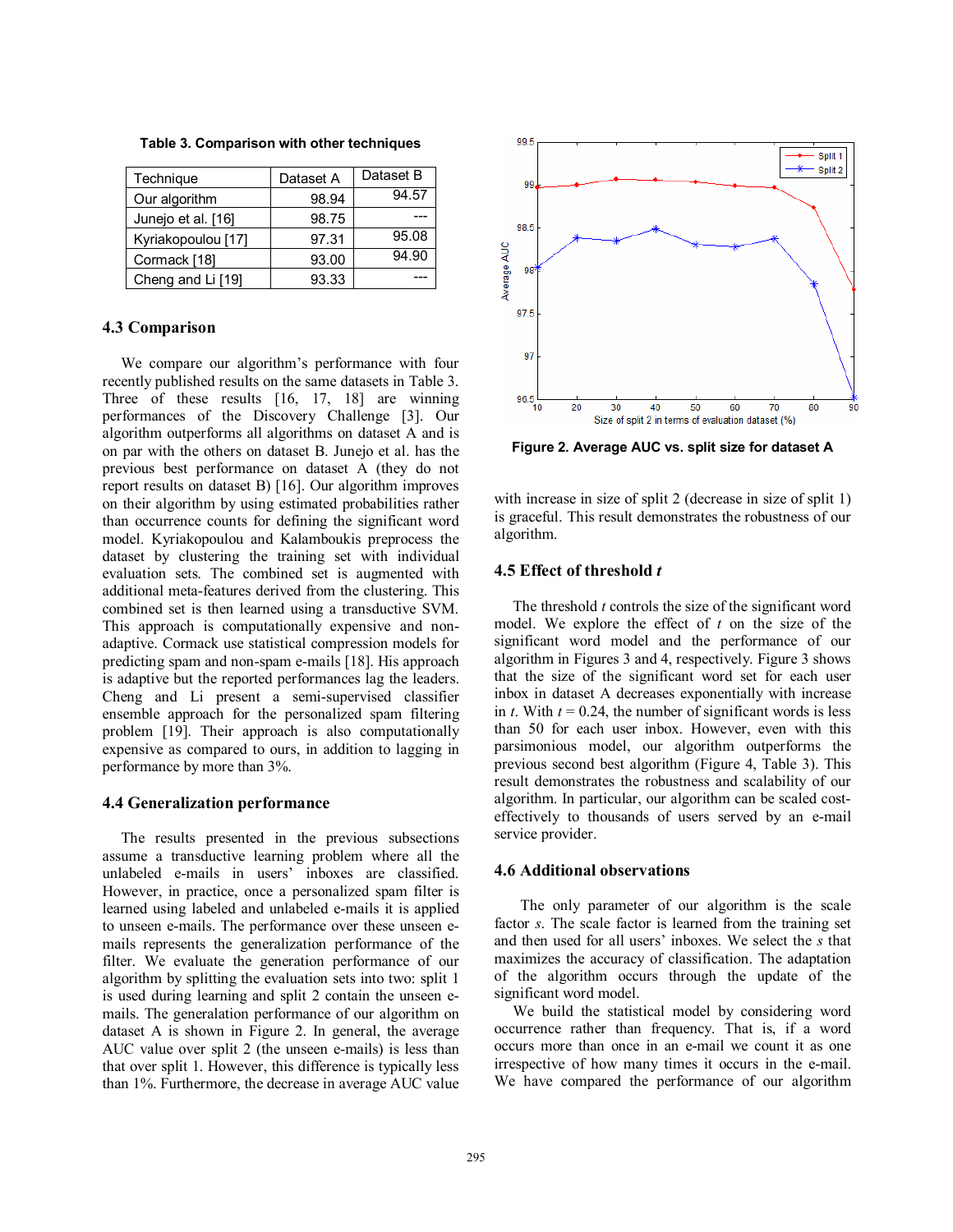

**Figure 3. Number of significant words vs. threshold (dataset A)** 

with the algorithm based on word frequencies. We find that building a significant word model using frequencies decreases performance slightly. Thus, the simple word occurrence approach is more accurate and computationally efficient.

### **5. Conclusion**

We present a robust and scalable algorithm for automatic personalized spam filtering. The algorithm uses an adaptable significant word model to capture the differing distributions of e-mails in users' inboxes. This model is first built from the training set consisting of labeled e-mails. Subsequently, it is adapted to the unlabeled e-mails in individual users' inboxes. This adaptation is done in one or more passes over the users' inboxes. We perform extensive empirical evaluation of our algorithm reporting performance and scalability results. Our algorithm outperforms all published results for one dataset and is on par on the second. Moreover, our algorithm is capable of acceptable performance with a small memory footprint required for each user. As such, the algorithm is a viable solution to the server-based personalized spam filtering problem.

## **6. Acknowledgment**

The first author gratefully acknowledges scholarship support from Lahore University of Management Sciences and Higher Education Commission (HEC) of Pakistan.



**Figure 4. Number of significant words vs. average AUC (dataset A)** 

### **7. References**

- [1] N. Leavitt. Vendor's fight spam's sudden rise. *IEEE Computer*, 16–19, March 2007.
- [2] Commtouch. January virus and spam statistics: 2006 starts with a bang. *Commtouch Press Release*, http://www.commtouch.com/Site/News\_Events/pr\_content.  $\frac{\text{asp?news_id}=602\&\text{cat_id}=1}{2006}.$
- [3] S. Bickel. Discovery challenge. http://www.ecmlpkdd2006.org/challenge.html, 2006.
- [4] M. Sahami, S. Dumais, D. Heckerman, and E. Horvitz. A Bayesian approach to filtering junk e-mail. *Proc. of AAAI Workshop on Learning for Text Categorization*, AAAI Technical Report WS-98-05, 1998.
- [5] P. Graham. Better Bayesian filtering. *Proc. of 2003 Spam Conference*, http://www.paulgraham.com/better.html, 2003.
- [6] E. Michelakis, I. Androutsopoulos, G. Paliouras, G. Sakkis, and P. Stamatopoulos. Filtron: a learning-based anti-spam filter. *Proc. 1st Conf. on Email and Anti-Spam (CEAS 2004)*, 2004.
- [7] A.K. Seewald. An evaluation of naive Bayes variants in content-based learning for spam filtering. Kluwer Academic Publsihing, 2005.
- [8] H. Drucker, D. Wu, and V.N. Vapnik. Support vector machine for spam categorization. *IEEE Transactions on Neural Networks*, 10(5), 1048–1054, 1999.
- [9] A. Kolcz and J. Alspector. SVM-based filtering of e-mail spam with content-specific misclassification costs. *Proc. of the TextDM Workshop on Text Mining*, 2001.
- [10] G. Sakkis, I. Androutsopoulos, G. Paliouras, V. Karkaletsis, C. D. Spyropoulos, and P. Stamatopoulos. A memory-based approach to anti-spam filtering for mailing lists. *Information Retrieval*, Springer, 6(1), 49–73, 2003.
- [11] W.W. Cohen. Learning rules that classify e-mail. *Proc. of 1996 AAAI Spring Symposium in Information Access*, 1996.